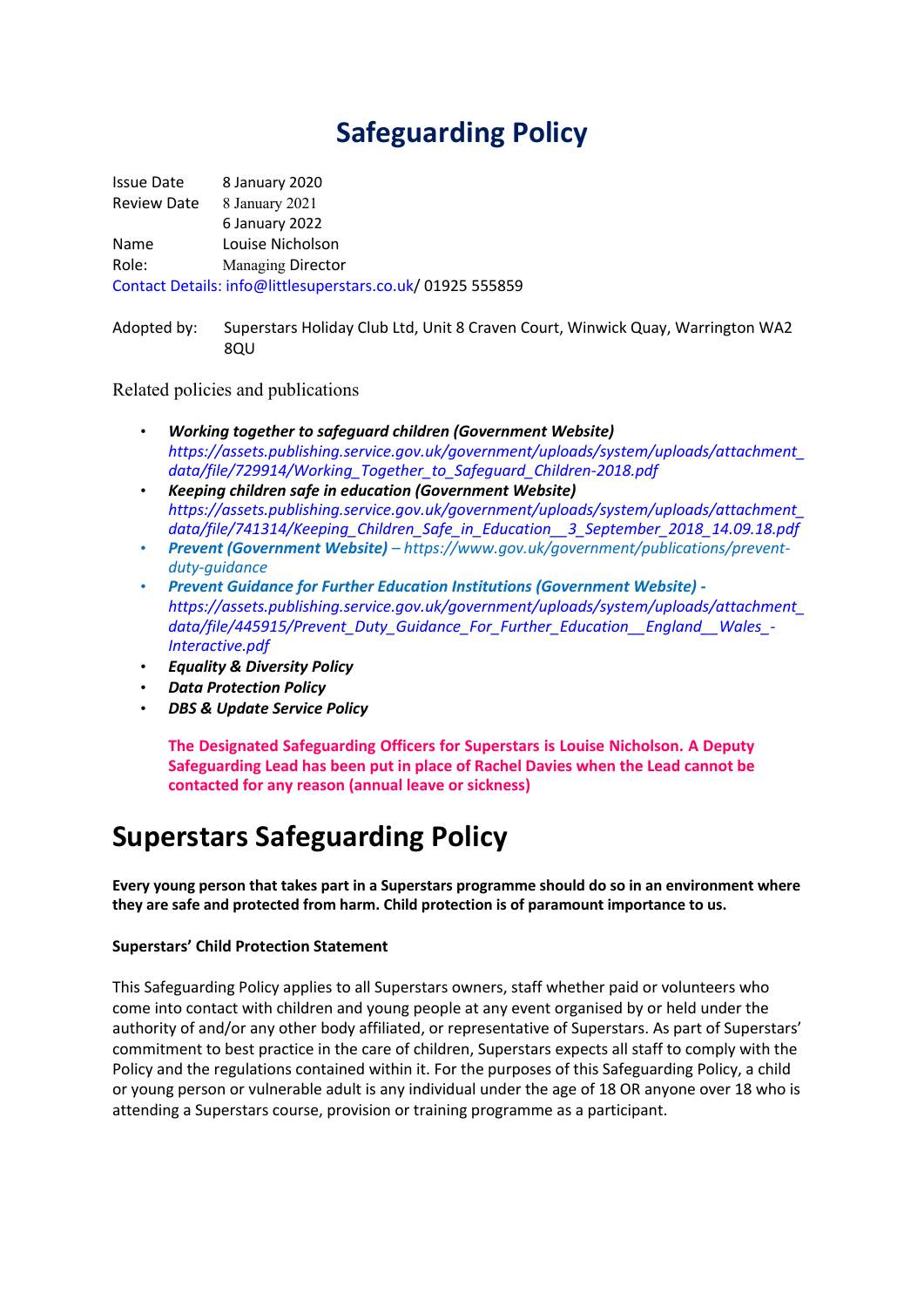#### **Superstars believes:**

- That the safety and welfare of children, young people and vulnerable adults should always be of paramount importance, whatever the circumstances.
- That everyone with a role in working with children, young people and vulnerable adults has a moral and arguably a legal responsibility to safeguard and promote an individual's welfare particularly when it comes to protecting children or young people from abuse.
- That special care is needed in dealing with children, young people and vulnerable adults whose age, inexperience or physical state makes them particularly vulnerable to abuse.

**Superstars has therefore adopted this Safeguarding Policy to ensure that the welfare and safety of children, young people and vulnerable adults in Superstars care or custody is always the primary consideration. Superstars are committed to providing an environment where children and young people can learn about, participate in and enjoy sports, education and activities free from harassment or abuse.**

**The Policy is predicated on the following three principles:**

- 1. An individual's welfare is the paramount consideration.
- 2. An individual regardless of age, ability, gender, racial origin, religious belief and sexual

orientation has a right to be protected from abuse in accordance with the Equality Act.

3. The rights, dignity and worth of an individual should always be respected.

The Children Act 1989 (as amended by The Children Act 2004) states that anyone who is involved in the care of children should "do what is reasonable in the circumstances for the purpose of safeguarding or promoting the child's welfare".

### **Introduction**

Superstars priority is to ensure the safety and protection of all its learners and tutors taking part in direct provision or by contractors. All staff has a duty to safeguard learners, to be alert to signs of abuse and take action where abuse is reported. Superstars has developed its own policy which follows almost up to date government guidance in the **Working together to safeguard children** and **Keeping children safe in education** documents (see above links to these documents).

### **Statement of Intent – Zero Tolerance**

Superstars will provide guidance to all staff, contractors and volunteers and ensure robust procedures are in place to cover the points outlined below. Superstars will closely monitor compliance in these areas.

- $\geq$  Promote the Health, Safety and Welfare of children, young people and vulnerable adults by providing opportunities for them to undertake their training safely.
- $\geq$  Respect and promote the rights, wishes and feelings of children, young people and vulnerable adults.
- $\triangleright$  Promote and implement appropriate procedures to safeguard the well-being of children, young people and vulnerable adults.
- $\triangleright$  Protect children, young people and vulnerable adults from abuse.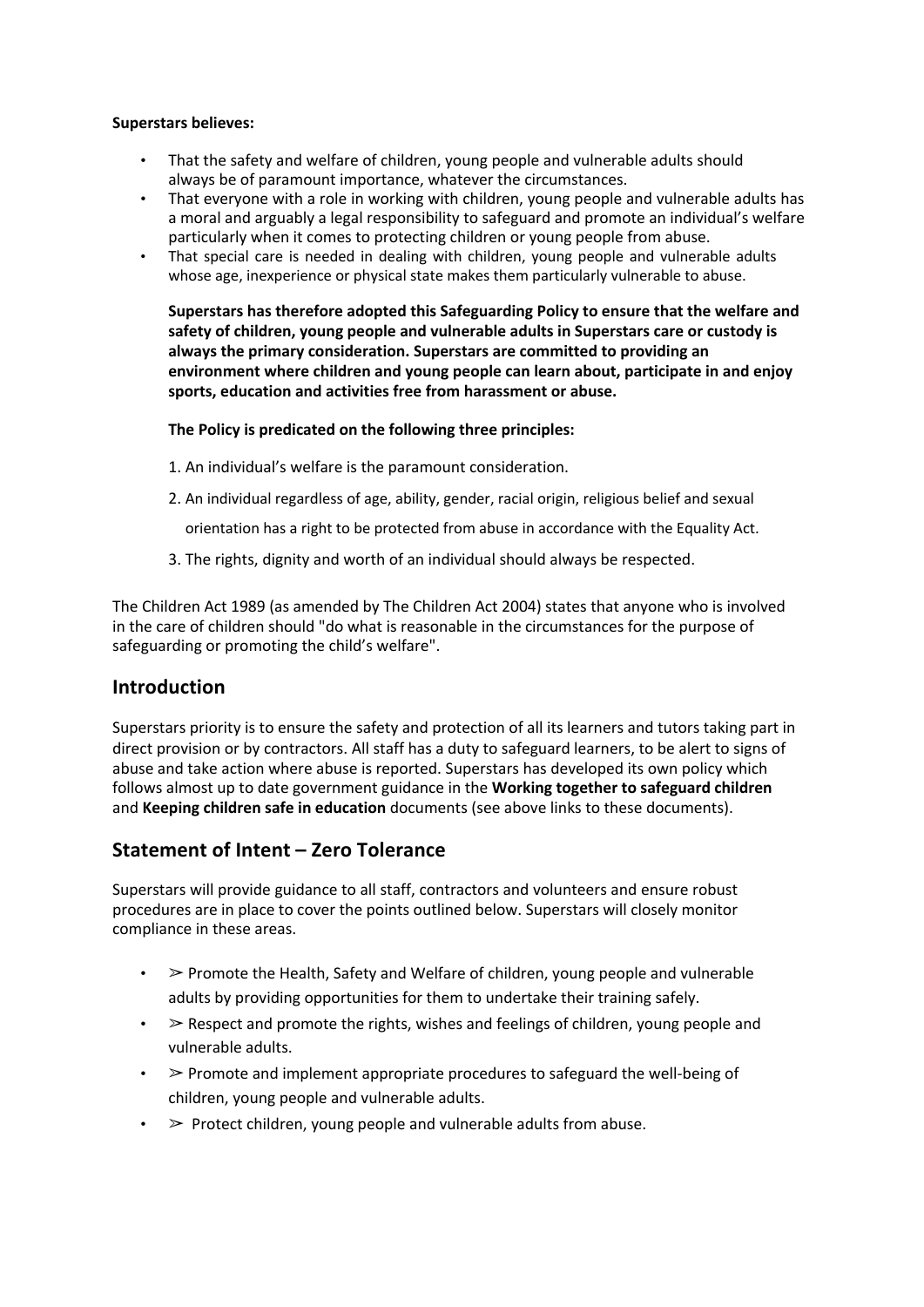- $\cdot$  > Staff are aware of how to instruct learners to be safe online.
- $\geq$  Staff are trained to recognise signs of extremism and radicalisation in learners and how to raise concerns.
- $\triangleright$  Recruit, train and support staff to adopt good practice to safeguard and protect children young people and vulnerable adults from abuse and to minimise the risk to themselves.
- $\triangleright$  staff should have relevant safeguarding training including extremism and radicalisation and understand how to report concerns.
- $\triangleright$  Respond to any allegations of misconduct or abuse of children, young people and vulnerable adults in line with this guidance document and the procedures set within as well as implementing, where appropriate, the relevant disciplinary and appeals procedures.
- $\ge$  Ensure through recruitment and selection processes. DBS checks and references that refer to candidates' suitability to have substantial access to children, young people and vulnerable adults are taken up for all appropriate posts.
- $\geq$  Deal with complaints of abuse, harassment and bullying promptly, sensitively and confidentially. And where appropriate to share this information in line with this policy.
- $\triangleright$  Provide an environment where staff and learners are safe and confident.
- $\geq$  Education establishments, contractors and employers' premises comply with health & safety regulations as outlined by the Superstars Health & Safety Team.
- $\ge$  Ensure learners receive a full induction and understand the safeguarding policy and how to seek help.
- $\cdot$   $>$  Review and evaluate this policy annually

| Children and Young People: | Anyone under the age of 18 years                                                                                                                                                                            |
|----------------------------|-------------------------------------------------------------------------------------------------------------------------------------------------------------------------------------------------------------|
| Vulnerable Adults:         | Anyone over the age of 18 who is                                                                                                                                                                            |
|                            | • In need of community care services<br>• Unable to care for themselves<br>• Unable to protect themselves against significant<br>harm or exploitation                                                       |
| Staff:                     | Anyone working for, or on behalf of Superstars - whether<br>paid or voluntary.                                                                                                                              |
| <b>Substantial Access:</b> | Where an individual is regularly caring for, training or<br>supervising a child, young person or vulnerable adult.<br>Where, an individual has sole charge of a child, young<br>person or vulnerable adult. |
| Manager:                   | The term Manager refers to those adults who have a<br>responsibility for managing services including the<br>supervision.                                                                                    |
|                            | Child protection and Safeguarding: The process of protecting children young people and                                                                                                                      |

### . **Definition of Terms**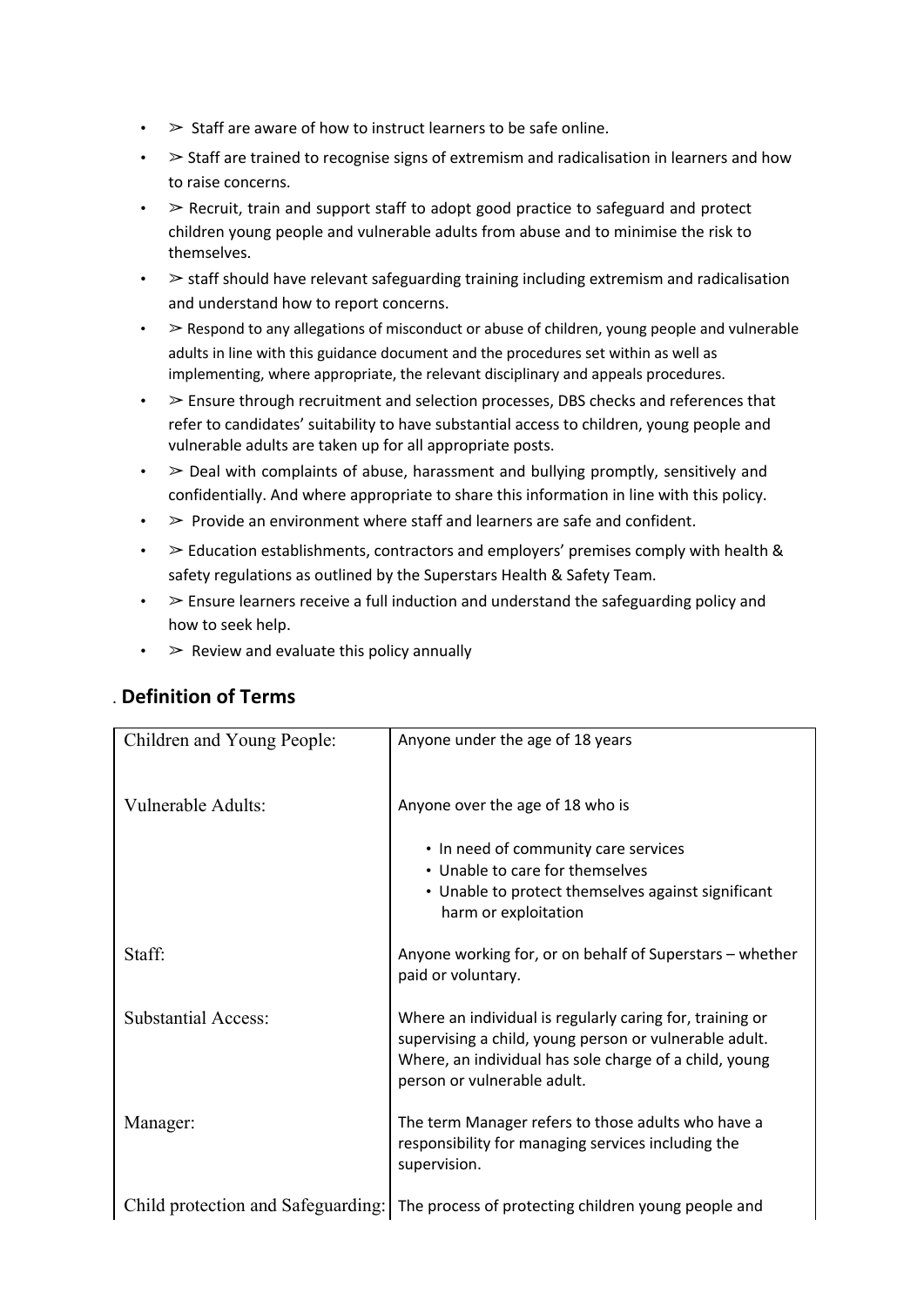| vulnerable adults from abuse or neglect: preventing      |
|----------------------------------------------------------|
| impairment of their health and development, and ensuring |
| that they are learning in a safe learning and effective  |
| environment.                                             |

### **How will this Policy be communicated?**

This policy will be issued to all staff on commencement of their employment with Superstars. The Designated Safeguarding Leads will also hold a hard copy for reference purposes and there will be one hard copy at every holiday club site.

### **Responsibilities**

The Directors and Heads of Department have overall responsibility for Safeguarding within Superstars. The Role of the Designated Safeguarding Lead (DSL)

- $\geq$  Actively promote the consistent use of this safeguarding policy and these guidelines across LMP and sub-contractors.
- $\geq$  Act as a professional advisor for Superstars staff on the protection of children and vulnerable adults.
- $\cdot$   $\geq$  Ensure that any necessary local training is provided.
- $\cdot$   $\triangleright$  Provide and arrange for support of staff, and others on how to follow these guidelines and procedures.
- $\geq$  Contribute to the ongoing review of this policy and guidance to procedures, along with the identification of associated training needs.
- $\cdot$   $\triangleright$  Ensure that all incidents are reported to the Company Director.
- $\geq$  Retain a central record (Safeguarding log) of all incidents and allegations including records of the actions taken.

Copies of reports and notes will be kept secure at all times, but will be shared in accordance with the Data Protection Act 1998.

### **Staff Responsibilities**

- $\cdot$   $\geq$  Have a responsibility to protect children, young people and vulnerable adults, but are not responsible for deciding whether abuse is taking place.
- $\cdot$   $\triangleright$  Be aware of this policy and the Superstars Equality & Diversity policy.
- $\bullet \quad$   $\triangleright$  Attend appropriate safeguarding training every 2 years if their role involves substantial access to children, young people or vulnerable adults. This training will form part of the overall staff training plan managed by the Heads of Department.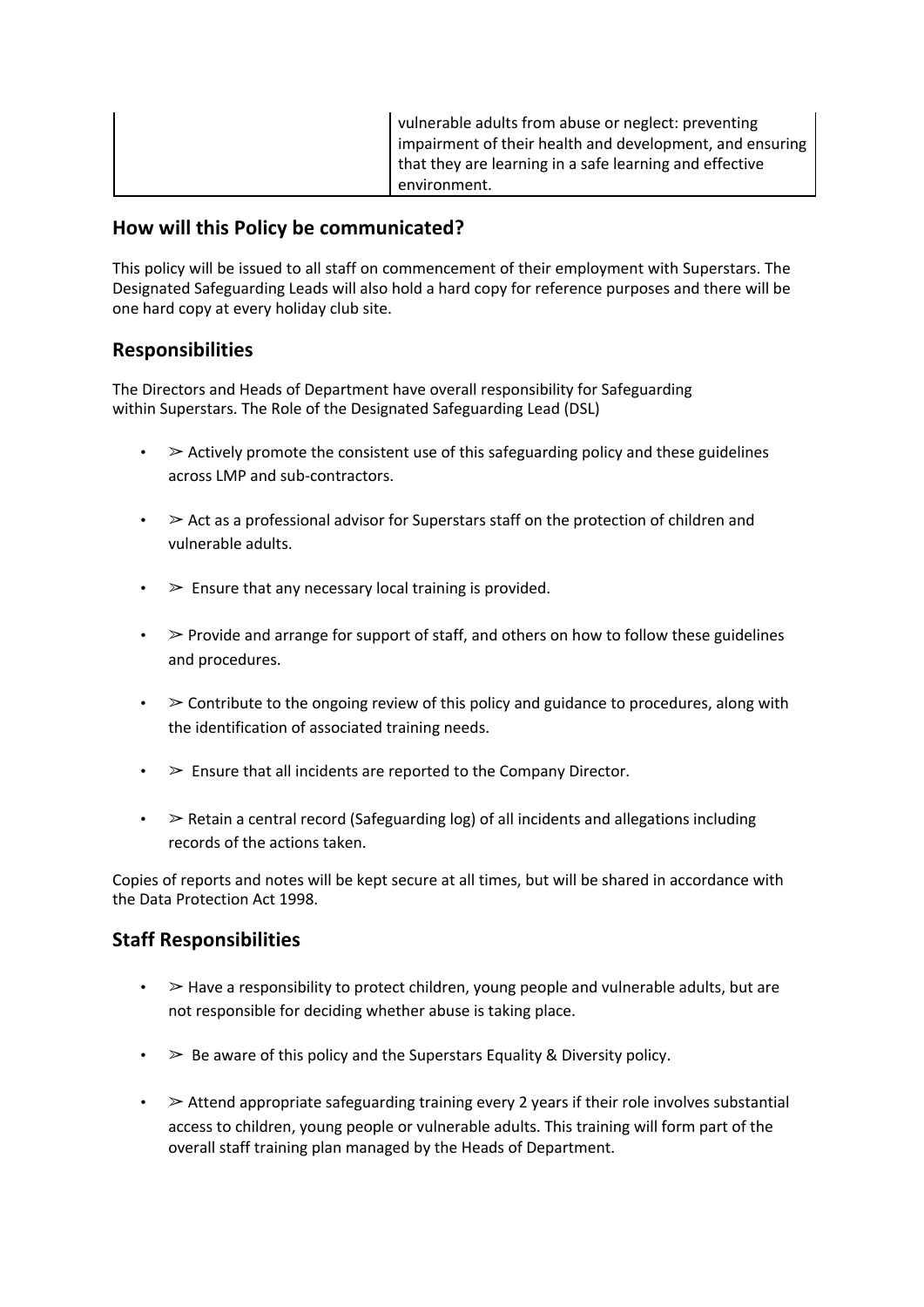- $\cdot$   $>$  Should NOT begin any unsupervised activity involving substantial access to children, young people or vulnerable adults prior to Superstars receiving a satisfactory return of a DBS check.
- $\cdot$   $>$  Be aware of appropriate and inappropriate behaviour for employees in charge of children, young people or vulnerable adults.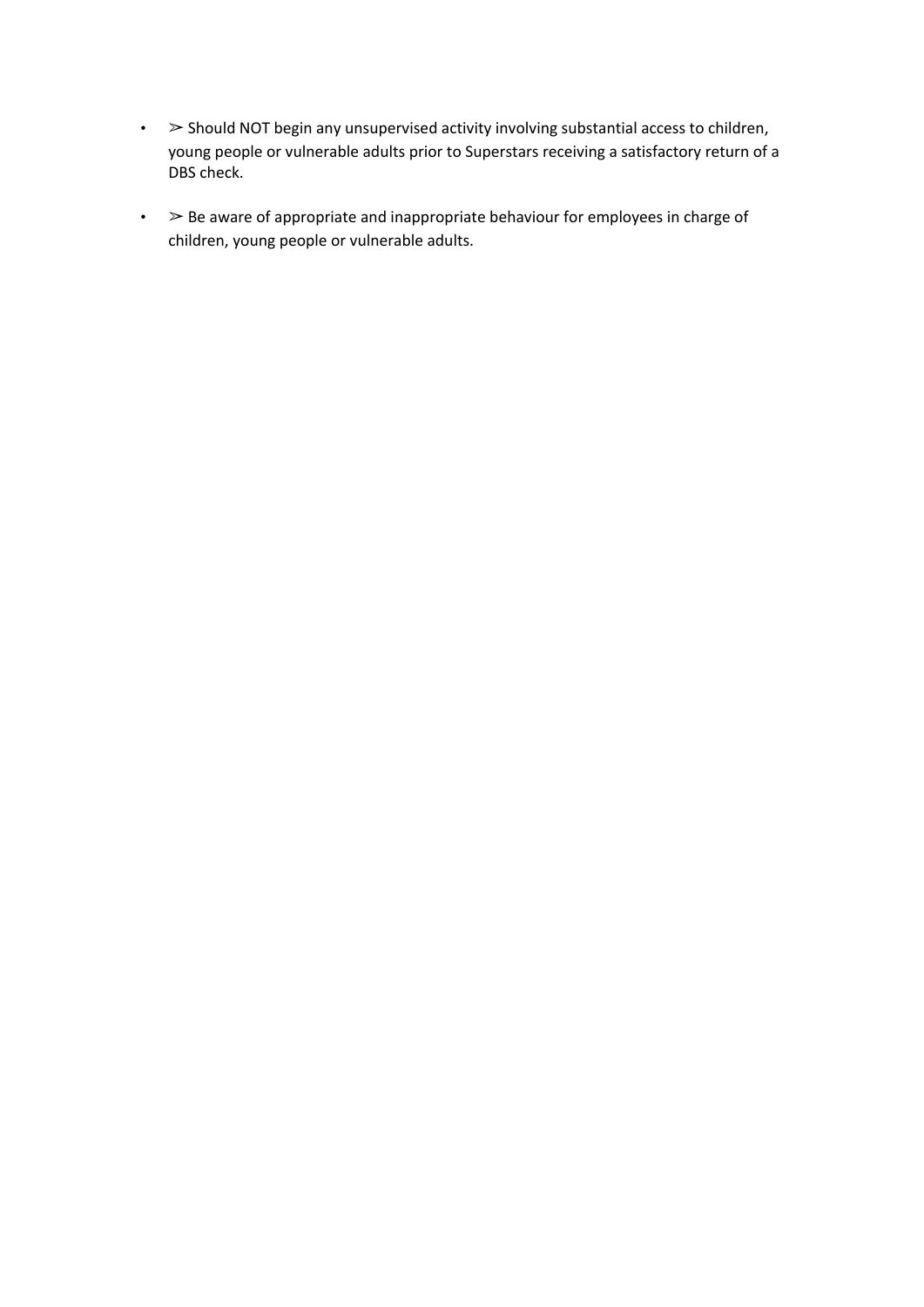- $\bullet$   $\geq$  Know who the DSLs are. See above at the start of this policy, head office notice boards and the organisation's website.
- $\cdot$   $\geq$  Have a responsibility to inform their departments DSL of any concerns, signs or allegations of abuse.
- $\triangleright$  Have a responsibility to highlight any concerns or risks to the safeguarding and child protection of children, young people and vulnerable adults.

### **Managers Responsibilities**

- $\triangleright$  Are responsible for making sure that their staff are aware of, understand and act in accordance with this policy and related guidance, regardless of the hours they work.
- $\triangleright$  Make sure that any contractors, agents or other representatives whom they engage with or undertake duties on their behalf, which involves contact with children, young people or vulnerable adults, understand and comply with this policy in full.
- $\triangleright$  Will in conjunction with the Recruitment Team through recruitment and selection processes, ensure DBS checks are taken up for all appropriate posts.
- $\triangleright$  Ensure Safeguarding is a primary agenda items at meetings.

### **Information, Instruction and Training**

Appropriate training will be provided to all employees who could potentially come into contact with children, young people and adults. The level of training required will be identified in accordance with the responsibilities of the post.

For new employees training will be provided at Induction and additional training as soon as possible after commencement, in all cases within 2 months. Refresher training will be provided every 3 years; however there will be regular updates provided throughout the term of employment.

Staff will receive training on:

- $\triangleright$  extremism and radicalisation
- $\triangleright$  equality and diversity
- $\triangleright$  safeguarding focused on the learner

Staff who can provide evidence that they have attended an approved training course in safeguarding children, young people and vulnerable adults may be exempt from this training. Self-employed coaches (if applicable) have an obligation to provide similar training in the three areas listed above and provide evidence employees have undertaken training.

### **Safer Recruitment**

To adhere to the Superstars current guidance on safer recruitment for staff working with children and young people and vulnerable adults.

To comply Human Resources will keep a central record which shows the recruitment and DBS check, which are undertaken before employment, relating to staff identity, qualifications and criminal records. The record must include: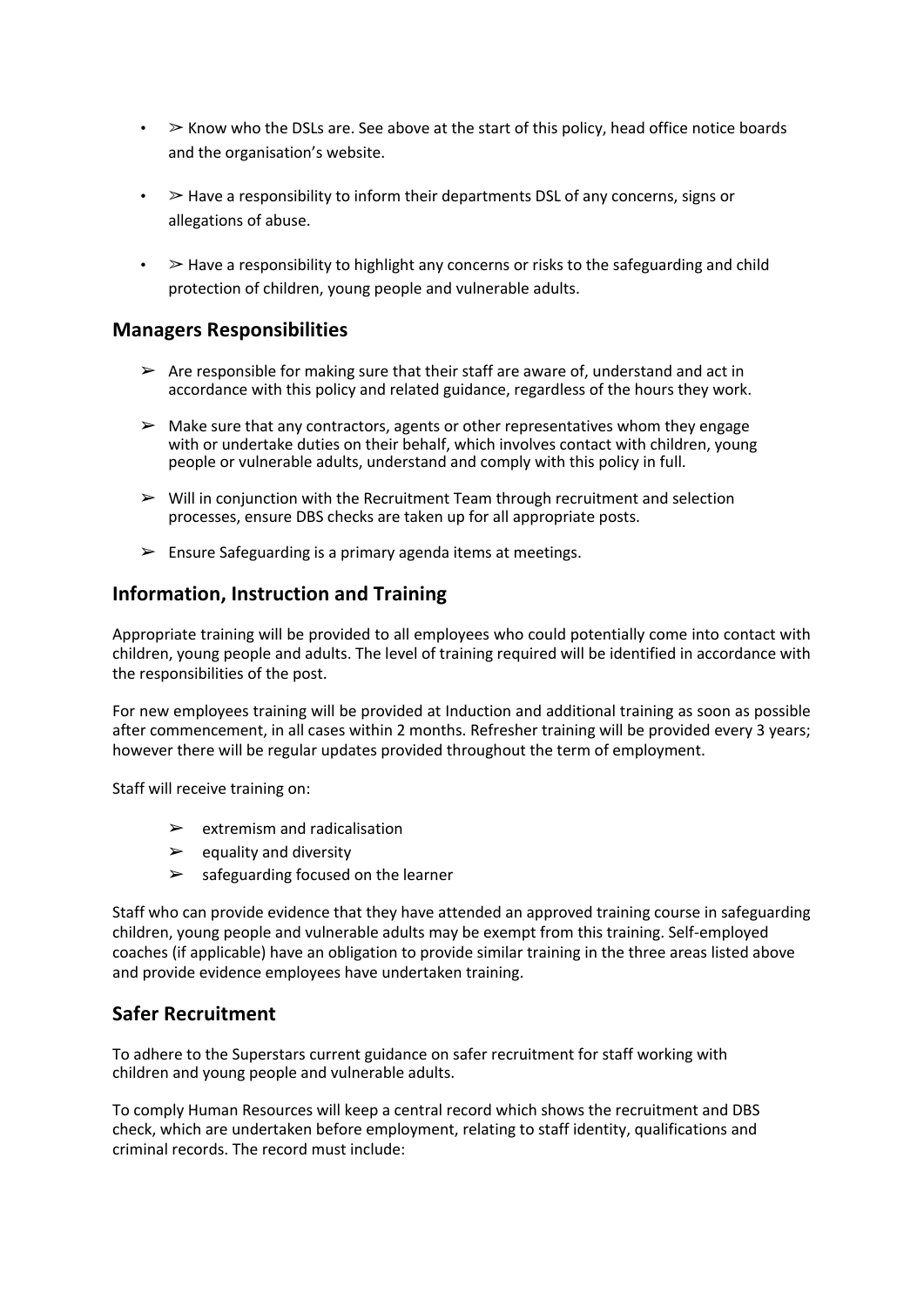- $\blacktriangleright$  Identity name, address, DOB
- $\triangleright$  Qualification checks
- $\triangleright$  Evidence of permission to work in the UK
- $\triangleright$  DBS certificate number and date of issue
- $\triangleright$  In addition, reference checks on previous employment must be carried out.

Superstars will keep a central register of DBS certificate numbers and date of issue and training records for Superstars staff and contractors. All staff must have training in the following: safeguarding, equality and diversity and extremism and radicalisation. Some identified staff such as managers and the Superstars main coaches will have additional training as agreed by the Director.

Superstars request all of its self-employed coaches and placement providers to have carried out a rigorous staff selection and recruitment process and confirm in writing to Superstars that this has been done, (this is to include volunteers where they are required to work with children, young people and vulnerable adults).

## **DBS Policy Statement**

As an organisation using the Disclosure and Barring Service (DBS) checking service to help assess the suitability of applicants for positions of trust, Superstars complies fully with the code of practice regarding the correct handling, use, storage, retention and disposal of certificates and certificate information.

It also complies fully with its obligations under the Data Protection Act 1998 and other relevant legislation pertaining to the safe handling, use, storage, retention and disposal of certificate information and has a written policy on these matters, which is available to those who wish to see it on request.

### **Storage and access**

Certificate information should be kept securely, in lockable, non-portable, storage containers with access strictly controlled and limited to those who are entitled to see it as part of their duties.

### **Handling**

In accordance with section 124 of the Police Act 1997, certificate information is only passed to those who are authorised to receive it in the course of their duties. We maintain a record of all those to whom certificates or certificate information has been revealed and it is a criminal offence to pass this information to anyone who is not entitled to receive it.

#### **Usage**

Certificate information is only used for the specific purpose for which it was requested and for which the applicant's full consent has been given.

#### **Retention**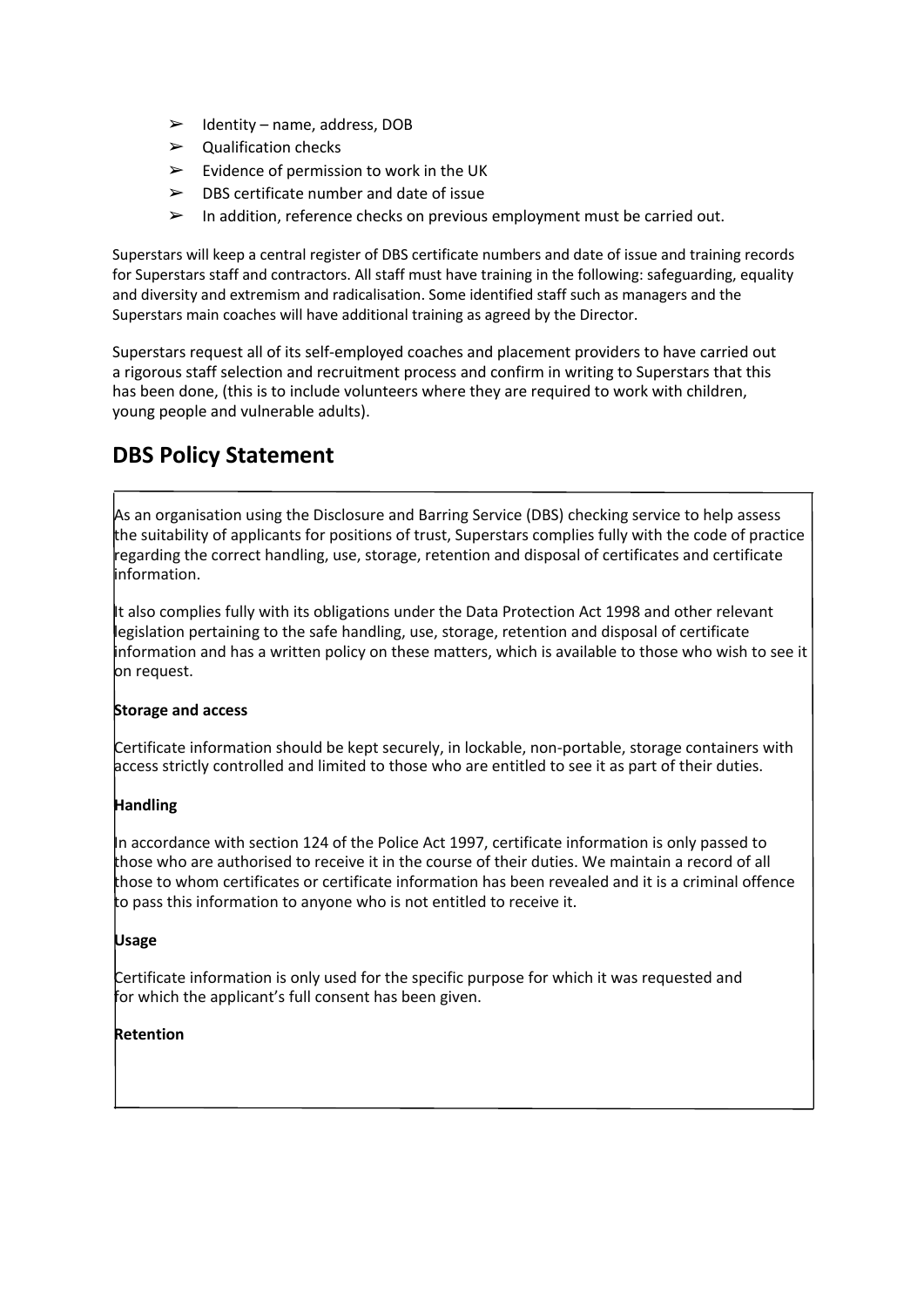Once a recruitment (or other relevant) decision has been made, we do not keep certificate information for any longer than is necessary. This is generally for a period of up to six months, to allow for the consideration and resolution of any disputes or complaints.

If, in very exceptional circumstances, it is considered necessary to keep certificate information for longer than six months, we will consult the DBS about this and will give full consideration to the Data Protection and Human Rights of the individual before doing so.

Throughout this time, the usual conditions regarding the safe storage and strictly controlled access will prevail.

#### **Disposal**

Once the retention period has elapsed, we will ensure that any DBS certificate information is immediately destroyed by secure means, for example by shredding, pulping or burning. While awaiting destruction, certificate information will not be kept in any insecure receptacle (e.g. waste bin or confidential waste sack).

We will not keep any photocopy or other image of the certificate or any copy or representation of the contents of a certificate. However, notwithstanding the above, we may keep a record of the date of issue of a certificate, the name of the subject, the type of certificate requested, the position for which the certificate was requested, the unique reference number of the certificates and the details of the recruitment decision taken.

### **Working with Self Employed Coaches and Partner Organisations**

Any subcontractor, engaged by Superstars in areas where workers are likely to come into contact with children, young people or vulnerable adults should have their own safeguarding policy or failing this will be asked to fully comply with the terms of Superstars' policy.

### **Recognising Signs of Abuse & Areas of Concern**

It needs to be recognised that the term '**abuse'** can be subject to wide interpretation. The starting point for a definition is the following statement:

Abuse is a violation of an individual's human and civil rights by any other person or persons.

Abuse may consist of a single act or repeated acts. It may be physical, verbal or psychological, it may be an act of neglect or an omission to act, or it may occur when a vulnerable person is persuaded to enter into a financial or sexual transaction to which he or she has not consented or cannot consent.

Abuse can occur in any relationship and may result in significant harm to, or exploitation of, the person subjected to it.

Below are forms of abuse and areas of concern:

- $\triangleright$  **Physical abuse**, including hitting, slapping, pushing, kicking, misuse of medication, restraint, or inappropriate sanctions.
- !**Sexual abuse**, including female genital mutilation, child sexual exploitation and trafficking and impact of new technologies on sexual behaviour, for example sexting.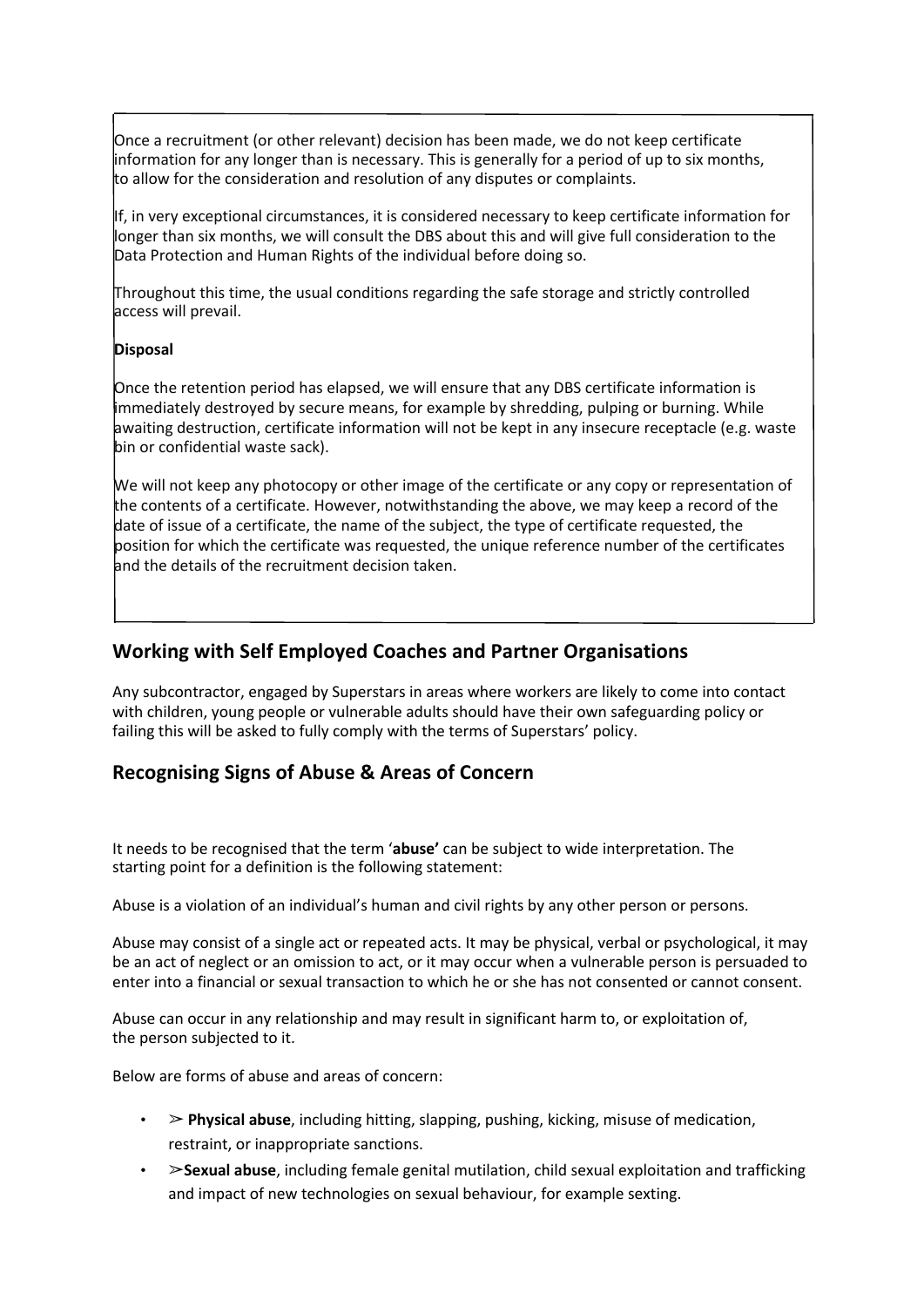- $\triangleright$  **Psychological abuse,** including emotional abuse, threats of harm or abandonment, deprivation of contact, humiliation, blaming, controlling, intimidation, coercion, harassment, verbal abuse, isolation or withdrawal from services or supportive networks.
	- ➢ **Radicalisation or extremism behaviour.**
	- ➢ **Bullying,** including online bullying and prejudice-based bullying.
	- ➢ **Gender-based** violence / violence against women and girls.
- ! **Forced marriage.**
- $\geq$  Racist, disability and homophobic or transphobic abuse.
- ! **Risks of internet abuse** including grooming and abuse.
- $\cdot$   $>$  Substance misuse.
- $\geq$  Teenage relationship abuse.
- $\triangleright$  **Financial abuse,** including theft, fraud, exploitation relating to property, inheritance, benefits, financial transactions, misappropriation of property and possessions
- ! **Neglect and acts of omission,** including ignoring medical or physical care needs, failure to provide access to appropriate health, social care or educational services, withholding the necessities of life, such as medication, adequate nutrition and heating.
- ! **Domestic violence.**
- ! **Fabricated or induced illness.**
- $\geq$  **Poor parenting**, particularly in relation to babies and young children.
- ! **Issues specific to a local area or population, for example gang activity and youth violence.**

Any or all of these types of abuse may be perpetrated as the result of deliberate intent, negligence or ignorance.

### **How to React to a Disclosure**

It is important to listen carefully to the information a child, young person or adult discloses. When listening, the following good practice is required:

- $\cdot$   $\geq$  React calmly so as not to frighten the child, young person or vulnerable adult.
- $\cdot$   $\triangleright$  Listen to the child, young person or vulnerable adult.
- $\cdot$   $\geq$  Empathise with the child and show that you believe them.
- $\cdot$  > Tell the child, young person or vulnerable adult that he/she is not to blame and that he/she was right to tell.
- $\bullet$  > Take the information seriously, recognising the difficulties in interpreting what a child, young person or vulnerable adult says.
- $\cdot$   $\geq$  Always avoid projecting your own reactions.
- $\cdot$   $\geq$  Keep questioning to a minimum to ensure clear and accurate understanding of what has been said.
- $\geq$  Listen but do not probe, speculate or ask for additional information.
- $\cdot$   $\geq$  Use open-ended questions, non-leading questions. Good examples include who, what, why, when and tell me, explain to me, describe to me....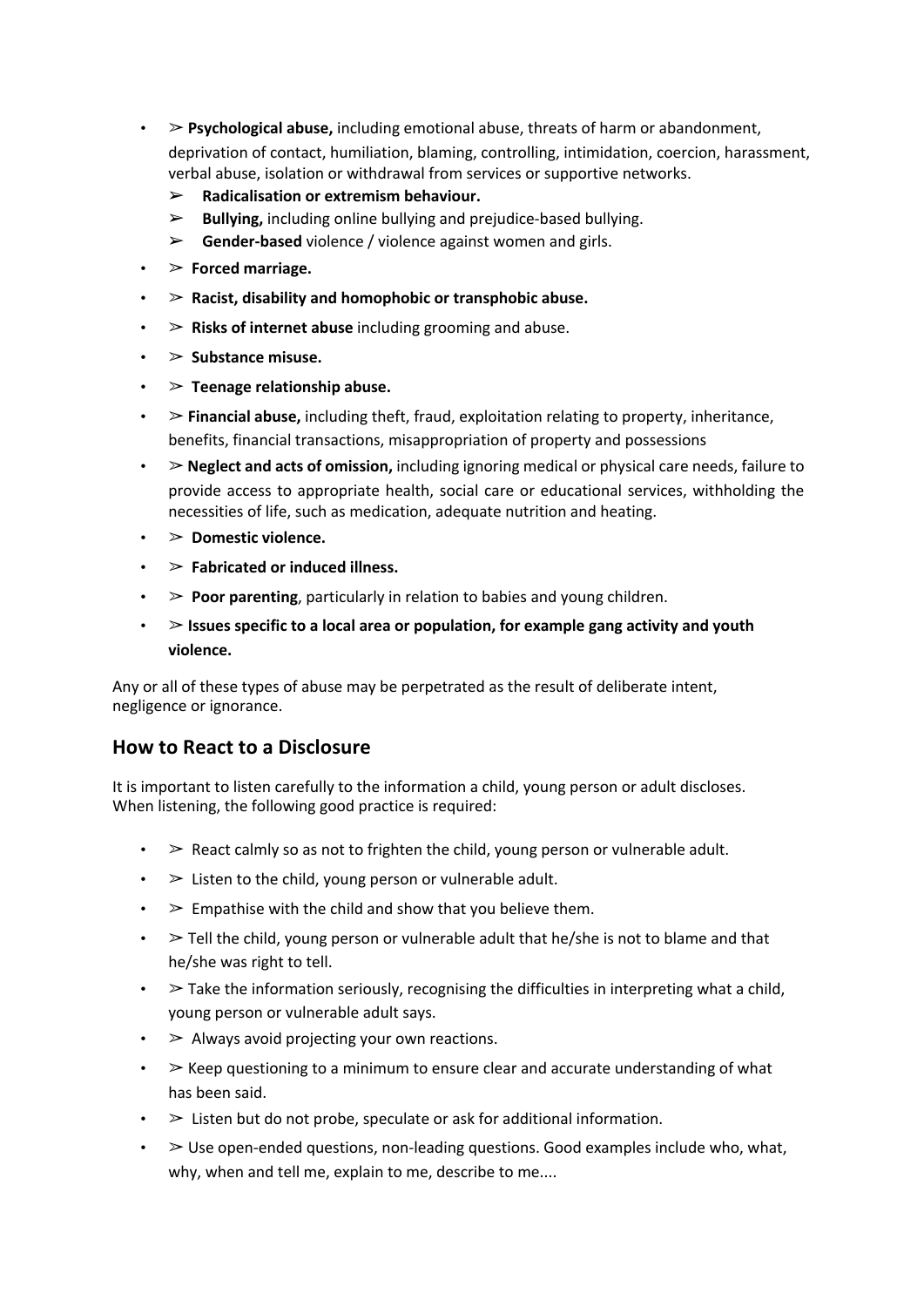- ➢ Do not introduce personal information from your own experiences.
- ➢ Reassure the child, young person or vulnerable adult.
- ➢ Do not approach an alleged abuser.
- $\triangleright$  Do not guarantee confidentiality.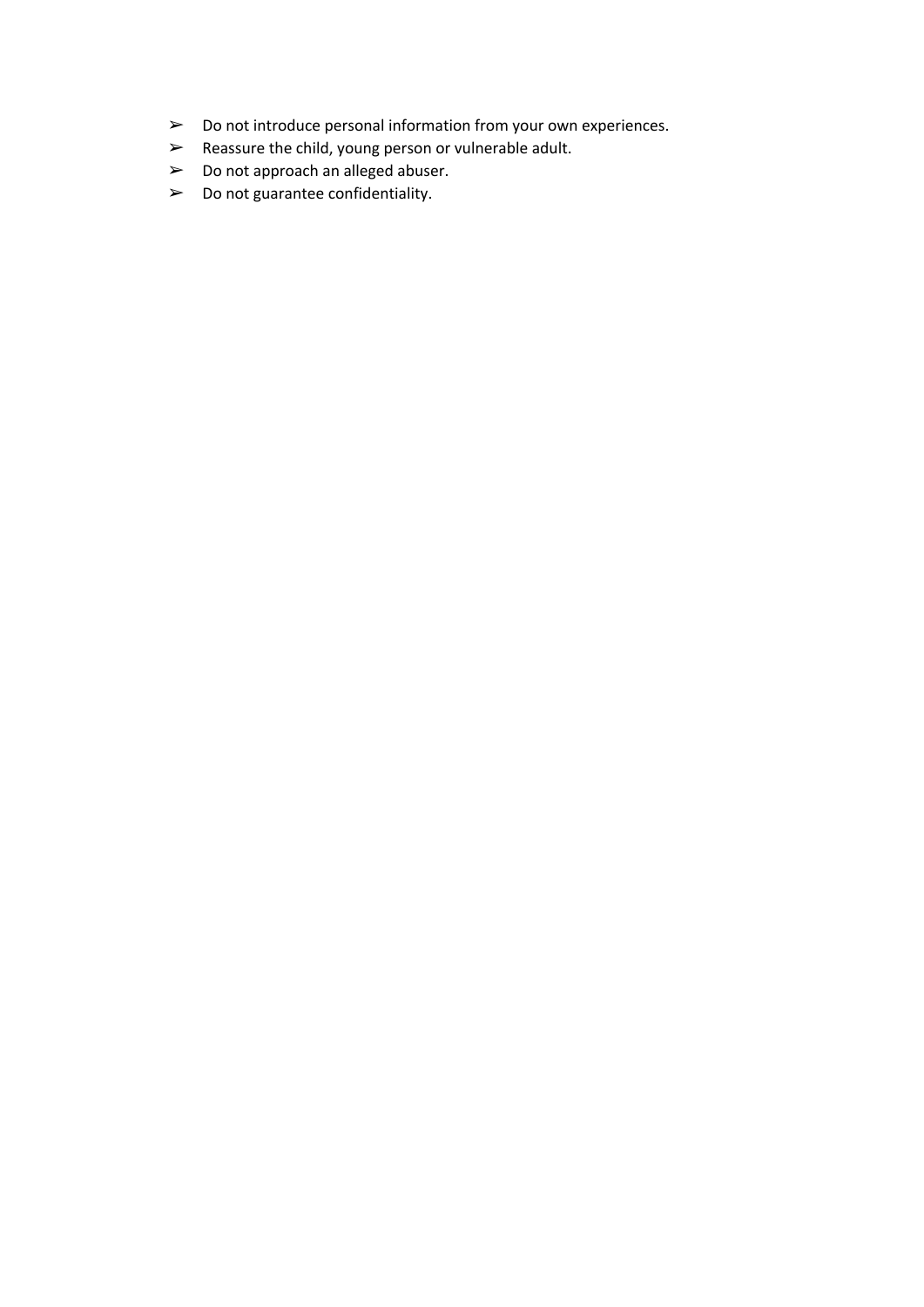### **What if a Member of Staff is Accused of Abuse?**

When reporting an allegation, the DSL or Company Director should be informed immediately. In the event of the allegation being related to a DSL or company director the staff member should contact the LADO directly.

The DSL will contact the Local Authority Designated Officer **immediately** for advice and if the member of staff should be suspended. Notification of the suspension and reasons will be conveyed in writing to the member of staff in accordance with Superstars disciplinary procedures.

There will be no internal investigation before interaction with the LADO and Superstars will act accordingly on the advice provided.

| Area            | <b>Telephone Number</b> | <b>Email Address</b>                           |
|-----------------|-------------------------|------------------------------------------------|
| Warrington      | 01925 442079            | LADO@warrington.gov.uk                         |
| <b>Trafford</b> | 0161 9125024            | Anita.hopkins@trafford.gov.uk                  |
| Manchester      | 0161 2341214            | Quality.assurance@manchester.gov.uk            |
| St Helens       | 01744 671265            | sthelenslado@sthelens.gov.uk                   |
| Oldham          | 0161 7708870            | Colette.morris@oldham.gov.uk                   |
| Tameside        | 0161 3424398            | Tania.brown@tameside.gov.uk                    |
| Stockport       | 07866 999683            | Gill.moore@stockport.gov.uk                    |
| Northwich       |                         | safeguardinglado@cheshirewestandchester.gov.uk |
| Wigan           | 01942 486042            | lado@wigan.gov.uk                              |
| Liverpool       | 0151 2230493            | Jacquelyn.taylor@liverpool.gov.uk              |

### **LADOS detail in our Holiday Club Areas**

### **Reporting & Recording an Incident**

As part of your job role within Superstars, children, young people and adults may disclose information to you about a person that leads to a suspicion or allegation of inappropriate behaviour.

This disclosure may be about an incident that occurred during working hours or outside the workplace:

- 1. Listen to the child, young person or adult.
- 2. Acknowledge the information received.
- 3. You need a reasonable suspicion not definite proof at this stage.
- 4. Inform the DSL, your manager or Head of SUPERSTARS IMMEDIATELY.
- 5. If the child or young person is in immediate danger contact the police.
- 6. Is there a need to protect evidence?
- 7. Make a full written record of the disclosure on the day you receive it using the individual's own words.
- 8. Complete an incident referral form, date and sign and pass to the DSL, your manager or Head of Superstars.
- 9. Self-employed coaches must inform Superstars of any incidents.
- 10. **All cases of suspected abuse MUST be notified to the DSL and Directors immediately. Please follow the safeguarding report flow chart included in this policy.**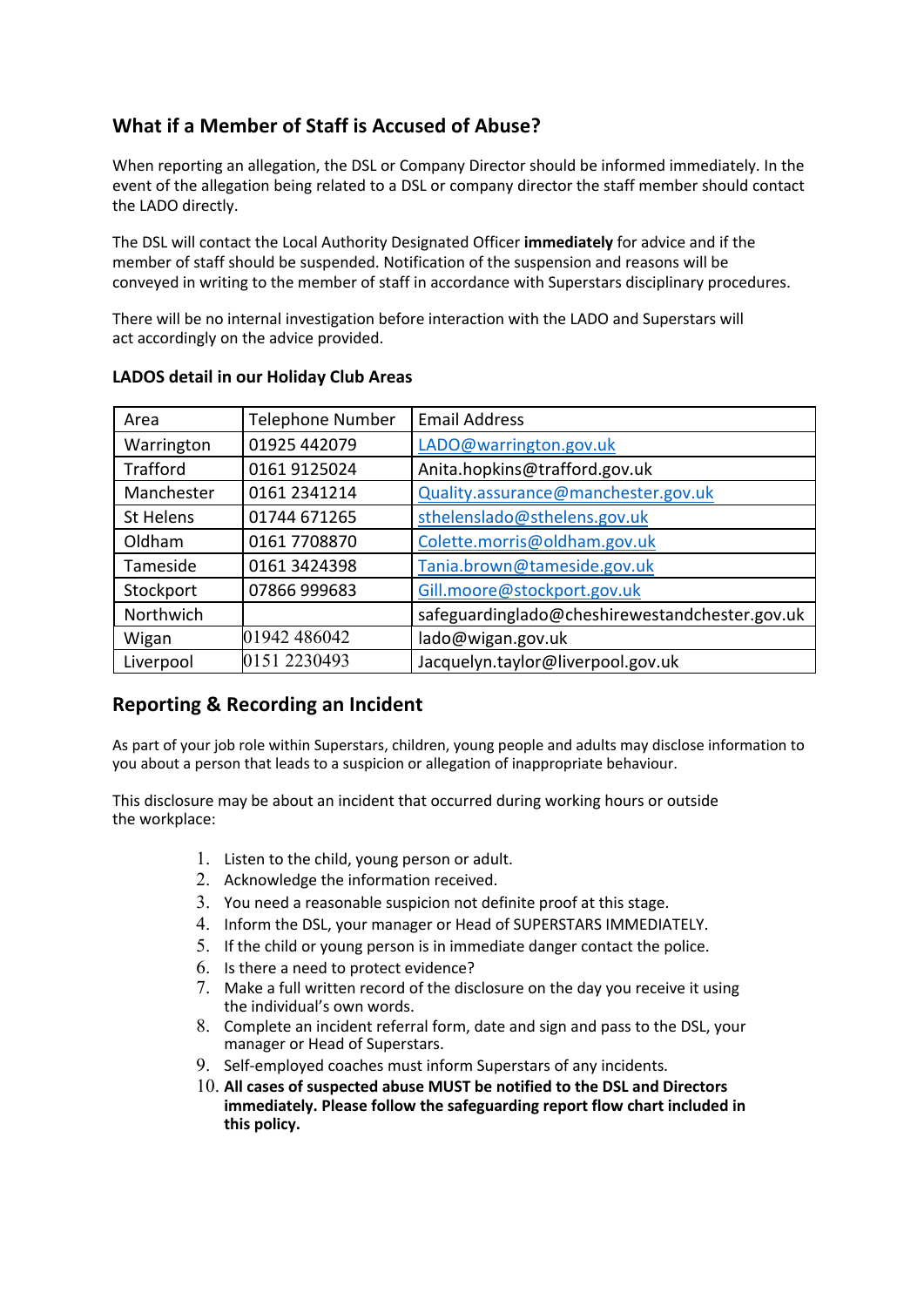The DSL will clarify the basic facts to establish whether there is a reasonable cause to suspect or believe that misconduct has occurred. If the basic facts support a suspicion of misconduct by a member of staff, the matter will be dealt with in accordance with the disciplinary procedures.

#### **SAFEGUARDING REPORT FLOW CHART (example from Warrington Borough Council)**



### **How Young People Report an Incident**

The young person must know how to report an incident and be assured they can talk to a coach or another member of staff with any concerns. This must be covered in the young person's induction and the learners should be given practical examples covering safeguarding and equality and diversity:

- $\triangleright$  Child speaks to the coach
- $\triangleright$  If the coach is part of the problem;
- $\triangleright$  Then contact the Head of Superstars

### **One to One Working**

Staff should take all reasonable precautions to ensure their own and others safety is addressed at all times by:

- Avoid working in rooms where you cannot be seen by others.
- Avoid being alone with unknown individuals if possible.
- Make sure all areas in which you need to work are well lit. Avoid physical contact at all times.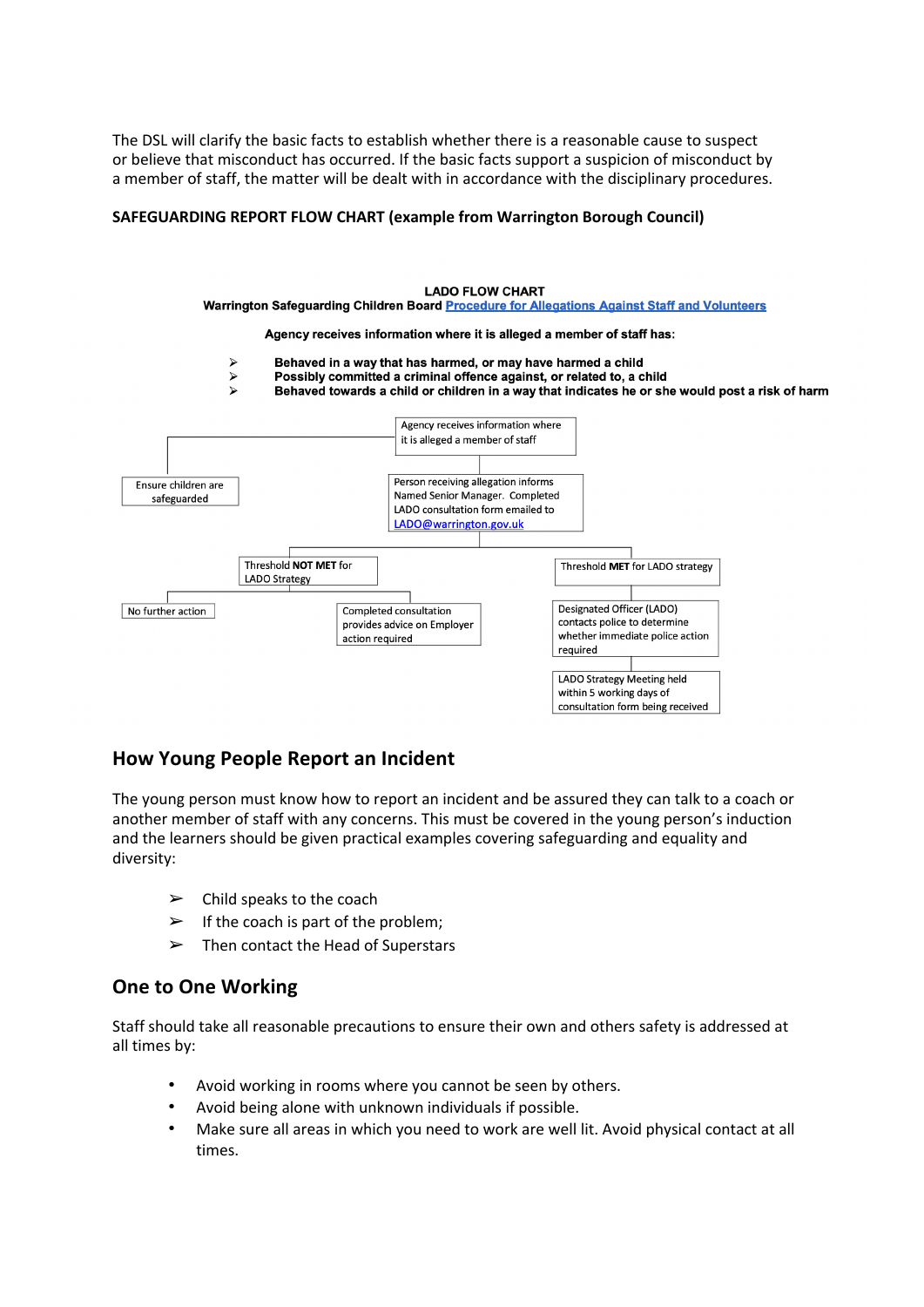## **Prevent Strategy**

Prevent is a strand of the Government counter terrorism strategy. The UK faces a range of terrorist threats. All the terrorist groups who pose a threat to us seek to radicalise and recruit people to their cause. **The Prevent strategy seeks to:**

- Respond to the ideological challenge of terrorism and aspects of extremism, and the threat we face from those who promote these views
- Provide practical help to prevent people from being drawn into terrorism and ensure they are given appropriate advice and support
- Work with a wide range of sectors where there are risks of radicalisation which needs to be addressed, including education, criminal justice, faith, charities, the internet and health

A system of threat level has been created which represents the likelihood of an attack in the near future**. The five levels are:**

- 1. Critical- an attack is expected imminently
- 2. Severe an attack is highly likely
- 3. Substantial an attack is a strong possibility
- 4. Moderate an attack is possible but not likely
- 5. Low an attack is unlikely

The current threat level from international terrorism in the UK and in the London is substantial which means that a terrorist attack is likely.

#### **This strategy has five key objectives:**

- 1. To promote and reinforce shared values; to create space for free and open debate; and to listen and support the learner voice.
- 2. To break down segregation among different student communities including by supporting inter-faith and inter-cultural dialogue and understanding, and to engage all students in playing a full and active role in wider engagement in society.
- 3. To ensure children safety and that Superstars is free from bullying, harassment and discrimination
- 4. To provide support for students who may be at risk and appropriate sources of advice and guidance
- 5. To ensure that students and staff are aware of their roles and responsibilities in preventing violent extremism.

#### **In order to achieve these objectives, the strategy will concentrate on four areas; Leadership and Values**

To provide an ethos which upholds core values of shared responsibility and wellbeing for all children, staff and visitors and promotes respect, equality and diversity and understanding. This will be achieved through: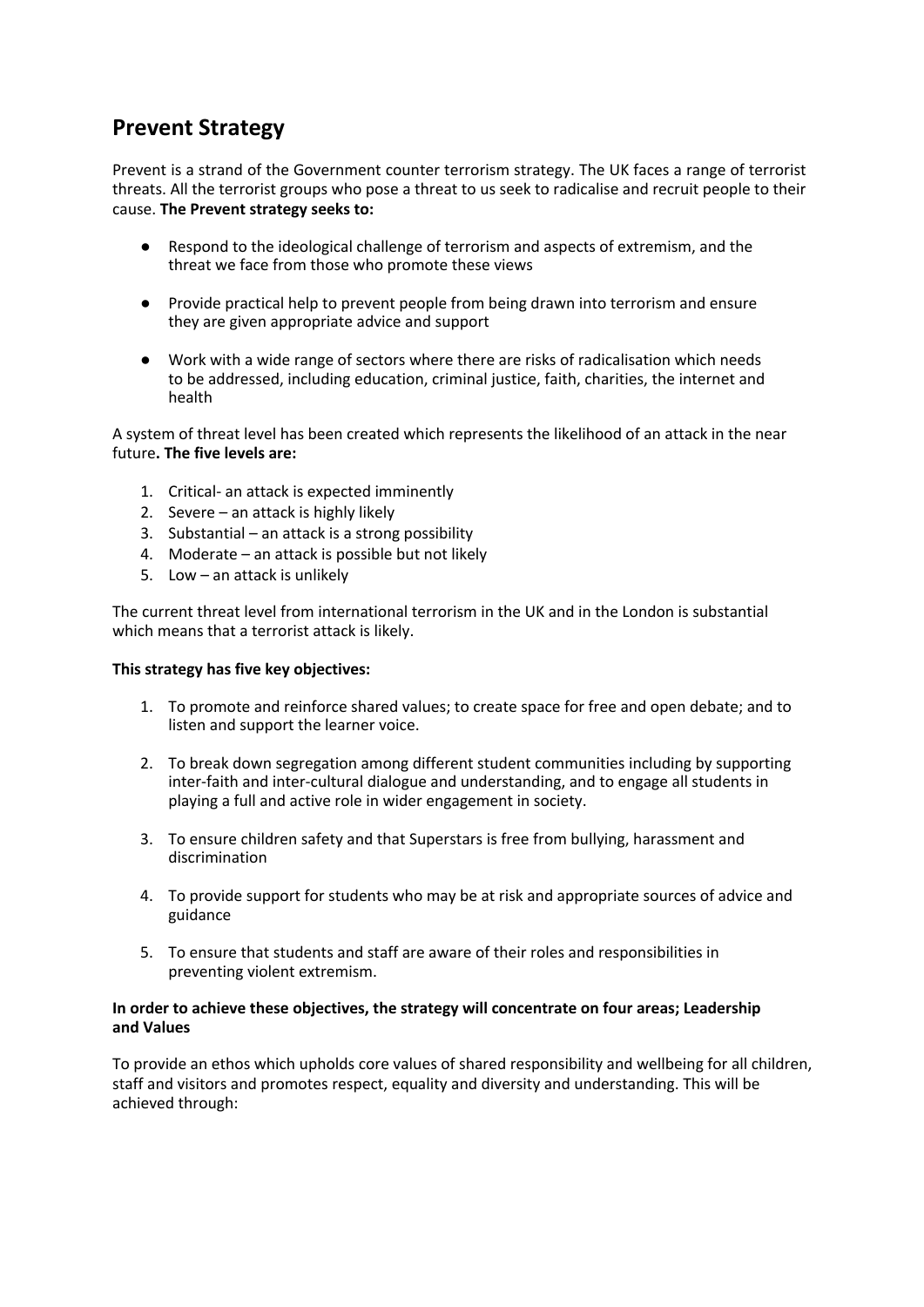- Promoting core values of respect, equality and diversity, democratic society, child's voice and participation
- Building staff and children understanding of the issues and confidence to deal with them
- Deepening engagement with local communities
- Actively working with local schools, local authorities, police and other agencies

#### **Teaching and Learning**

To provide a curriculum which promotes knowledge, skills and understanding to build the resilience of children, by undermining extremist ideology and supporting the learner voice. This will be achieved through:

- Embedding equality, diversity and inclusion, wellbeing and community cohesion
- Promoting wider skill development such as social and emotional aspects of learning
- A curriculum adapted to recognise local needs, challenge extremist narratives and promote universal rights
- Teaching and learning strategies which explore controversial issues in a way which promotes critical analysis and pro social values

#### **Child Support**

To ensure that staff are confident to take preventative and responsive steps working with partner professionals, families and communities. This will be achieved through:

- Establishing strong and effective student support services
- Listening to what is happening within Superstars and the community
- Implementing anti-bullying strategies and challenging discriminatory behaviour
- Helping children and staff know how to access support in Superstars and or through community partners
- Supporting problem solving and repair of harm
- Supporting at risk children through safeguarding and crime prevention processes
- Focussing on narrowing the attainment gap for all children

#### **Managing Risks and Responding to Events**

To ensure that the Superstars monitors risks and is ready to deal appropriately with issues which arise. It will do this through:

- Understanding the nature of the threat from violent extremism and how this may impact directly or indirectly on Superstars.
- Understanding and managing potential risks within Superstars and from external influences.
- Responding appropriately to events in local, national or international news that may impact on children and communities.
- Ensuring measures are in place to minimise the potential for acts of violent extremist within Superstars.
- Ensuring plans are in place to respond appropriately to a threat or incident within Superstars.
- Developing effective ITC security and responsible user policies

#### **If you have the slightest suspicion that one of our children or anyone that is associated with one of our children is at risk from any sort of influence from a terrorist group or ideology, this must be**